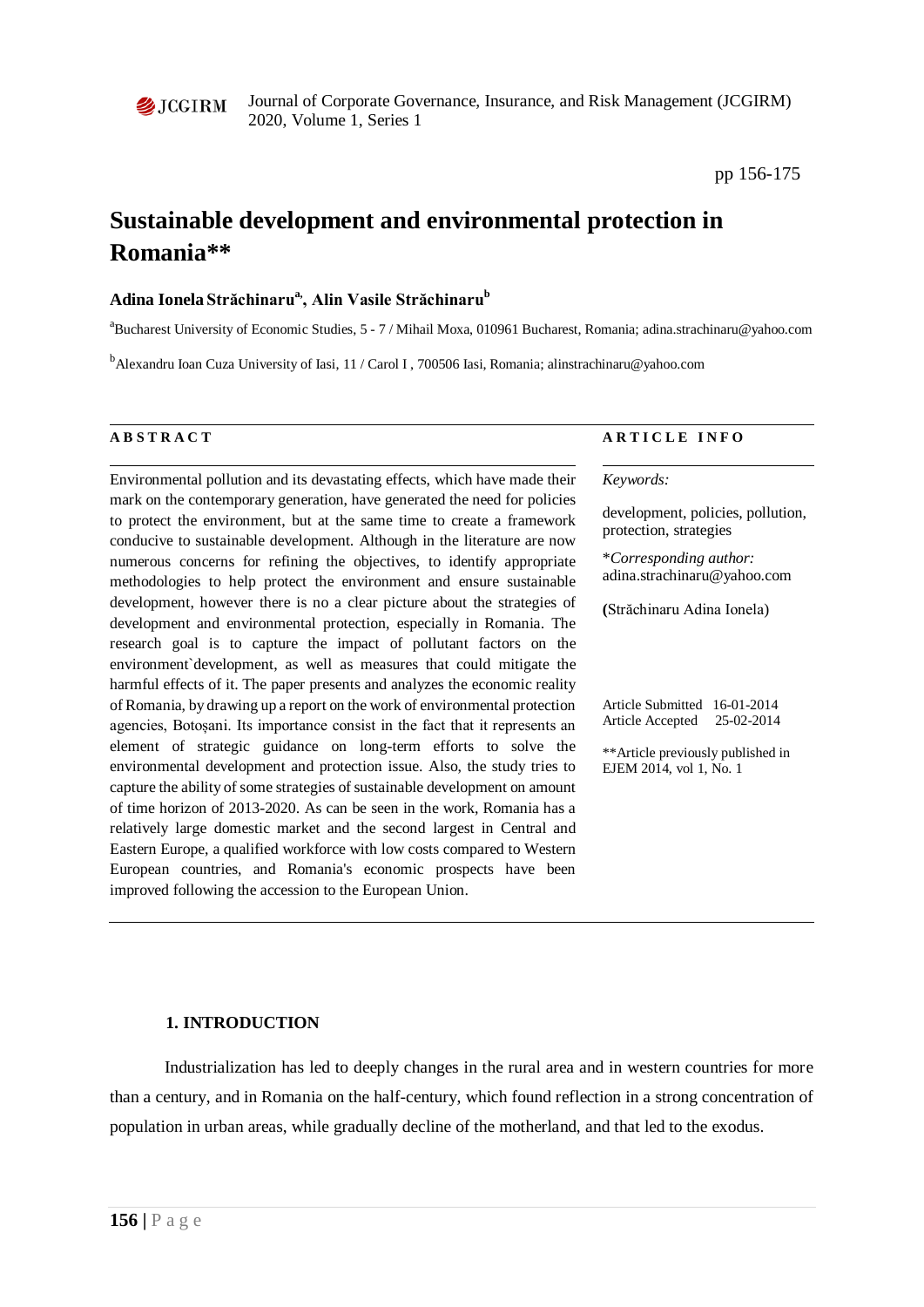Worldwide, industrialization and urbanization are aware a new impetus. Mirage comfort from towns and economic and social situation better than that in the rural areas have accelerated the process of depopulation of the motherland. The agricultural community continued the process of decreasing numerical and economic and social degradation.

The essential process that shapes the economic progress is economic development and its contribution to improving the human condition, quality of life. From this point of view, economic progress is, at the same time, social progress. Thus, economic policies should be designed in the light of their impact on the environment, and environmental policies must take into account the economic implications.

Fr. Perroux J. (1991) considered, justly, that no progress would not deserve to be called economically if it would diminish the chances of flowering of the human being; conversely, no progress would not be social if you give everyone the means to a living human status.

The reason I chose this issue is due to the importance of the protection of the environment in which we are part, both in view of ensuring a healthy life, and to ensure a propitious economic environment development society.

Another aspect that motivates the choice of the theme *"Sustainable development and environmental protection in Romania"* is found in the paradoxical character that defines the process of globalization, taking into account the fact that although most of the time it can be beneficial, may result in the same time, with risk-taking both in terms of the natural environment, as well as industry and transportation.

In the literature there are different formulations of the concept of sustainable development, but underlying the elaboration of development policies in various fields of human activity.

By Allen's (1992) opinion, the sustainability expresses a use of "species and ecosystems at the levels and in ways that allow them to renew themselves for any practical purpose ... development that realizes human needs over the long term and improve quality of life". Goodland R. and Ledec G. (1988) believe that "sustainable development is a pattern of structural economic and social transformations currently available without putting our potential likely to obtain similar benefits in the future[…]sustainable development involves the use of renewable natural resources in such a way as to not be exhausted or degraded or are not diminished their usefulness for future generations[...]it also involves the exhaustion of non-renewable energy resources at a rate that ensures a great probability of the transition to renewable energy resources".

At european level it is necessary to adopt standard methods for managing air pollution, water management, soil to minimise impact on the environment and the sustainable use of resources, the main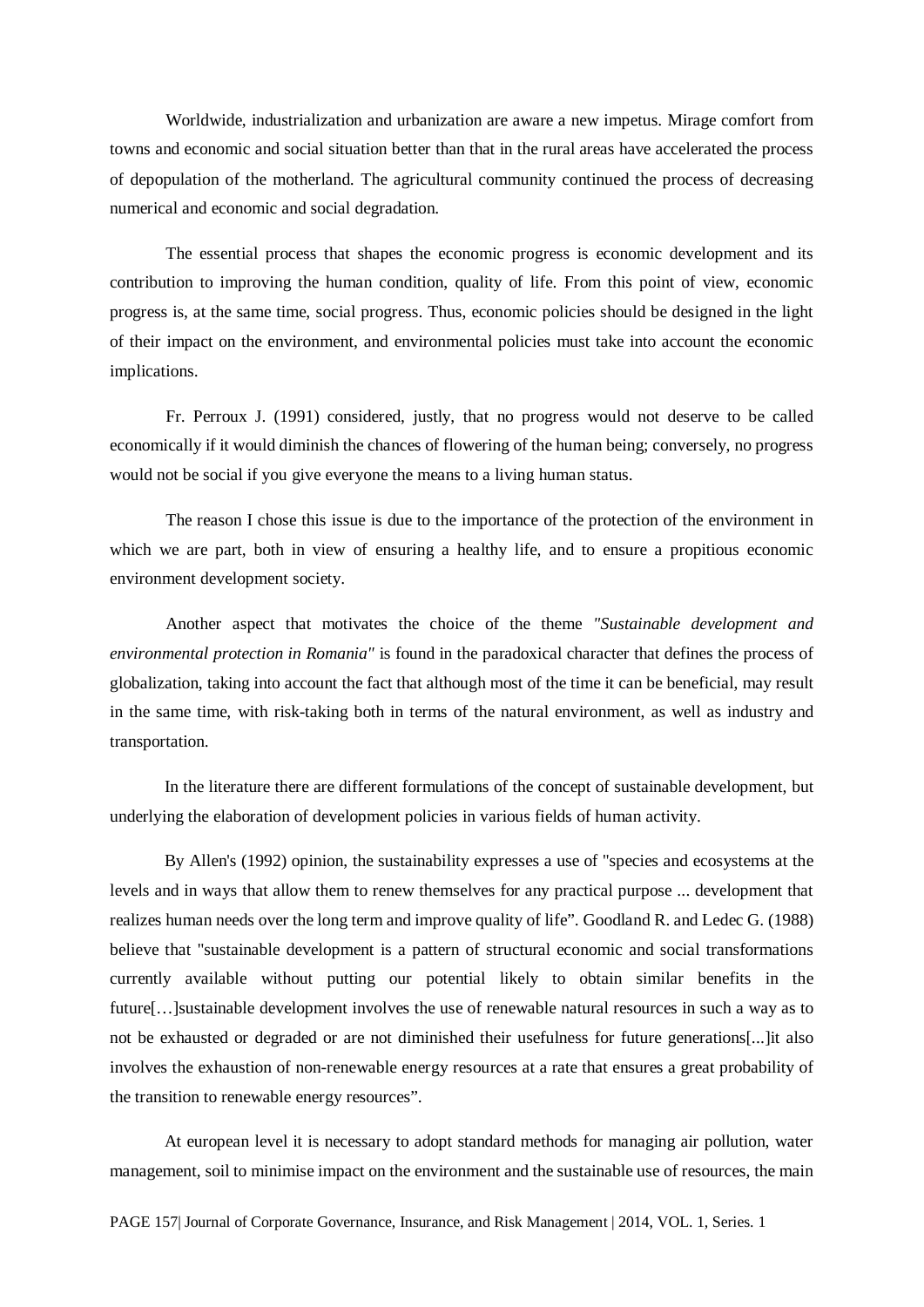methods being the location of factories in places which minimizes the environmental impact of urban settlements and installations for waste water treatment, installation of pollution control equipment in a given period of time, or further measures to protect the environment.

In this sense, the work aims to capture the harmful effects of pollution in terms protection and sustainable development environment policies do not perform the tasks well enough, and the importance of identifying the real information of environmental problems (the quality and quantity of drinking water, surface water pollution, dangers posed by disasters/natural and anthropogenic phenomena, landslides, excess moisture, soil degradation, etc.) in order to combat them, given the fact that in the literature there is no a clear picture about the strategies of development and environmental protection, especially in Romania.

Therefore, one of the main objectives of the paper is to provide an overview of the theoretical and practical aspects of the problem of sustainable development in Romania, as well as the measures necessary for its protection.

This paper comprises five sections. In the first chapter I surprised a few theoretical aspects related to the characteristics of the natural environment, as well as some approaches in specialist literature, as then during the following two chapters to talk about economic reality in Romania and about the ability of some strategies of sustainable development on amount of time horizon of 2013-2020. In the penultimate chapter, we examined a concrete case, preparing a report on the work of Environmental Protection Agencies Botosani and which represents an element of strategic guidance on long-term efforts to resolve an environmental development and protection issue. The paper ends by presenting the conclusions and future research directions.

# **2. ELEMENTS OF STRATEGY – SUSTAINABLE DEVELOPMENT AND THE HORIZON OF 2013-2030**

In the interests of progress and growth at all costs, man has forgotten, often that is part of the natural system, sometimes intervening over the carrying capacity. Thus, the imbalances has appeared, whose effects already feel, global concerns being increasingly emphasized in the direction of counteracting those effects.

Sustainable development can be seen as an adaptation to society and the economy at large problems that humanity faces today: climate change, water crisis, drought, desertification, depletion of resources, waste, biodiversity loss, population growth, poverty, migration, etc. To warning, counteract and eliminate their repercussions and to ensure that economic development, social progress and human development are necessary a initiating and supporting specific actions, synthesized in measurable and

PAGE 158| Journal of Corporate Governance, Insurance, and Risk Management | 2014, VOL. 1, Series. 1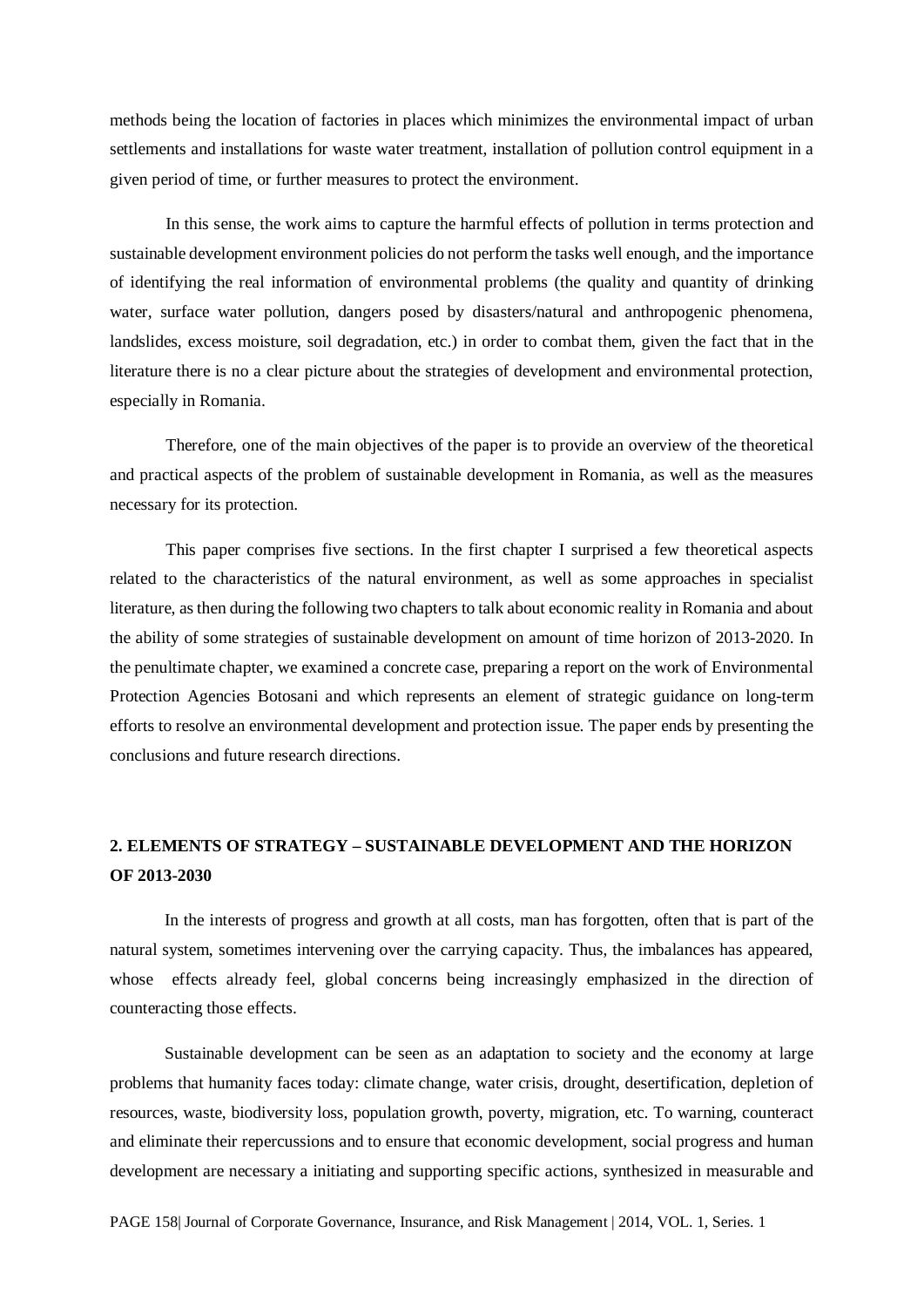specific objectives, what is the subject of National Strategies for sustainable development.In order for the society to be able to adapt national strategies have been developed, with targets will result in actions that will resolve future problems our society faces today.

As of November 2008, Romania has a new National Strategy for sustainable development, the defining element of which is the connection of our country to a new philosophy of development, the European Union's own, and widely shared throughout the world to that of sustainable development.

Economic growth, as it was perceived and made it worth, affects the environment and actions, programs and meetings at the national and international level that have taken place since, in particular the 1992 World Summit in Rio de Janeiro - *United Nations Conference on Environment and Development* have been trying to limit the negative effects.

Agenda 21 is an action programme for the 21st century oriented by sustainable development. It was adopted by the States signatories to the Rio Declaration of June 1992. The main lines of action are: the fight against poverty and social exclusion, the production of sustainable goods and services, environment protection.

In 2002 took place the United Nations Summit on Sustainable Development, held in Johannesburg had as main outcomes:

- The Johannesburg Declaration on sustainable development;
- Implementation plan of the World Summit on sustainable development

The Johannesburg Summit reaffirmed sustainable development as a central element of the international agenda and gave a new boost to the practical implementation of global measures to fight against poverty and for the environment protection.

Has developed an understanding of the sustainable development`s concept, in particular by highlighting the main links between poverty, environment and use of natural resources.

Through the Johannesburg Declaration was assumed the collective responsibility for the progress and development of the three pillars of sustainable development: economic development, social development, environmental protection at the local, national, regional and global level.

The defining element of this National Strategy is fully connected to a new philosophy of development, the European Union's own and widely shared throughout the world-that of sustainable development.

It starts from the finding that, at the end of the first decade of the 21st century, after a prolonged and traumatic transition to pluralistic democracy and a market economy, Romania still has considerable gaps still to be recovered from the other Member States of the European Union, together with the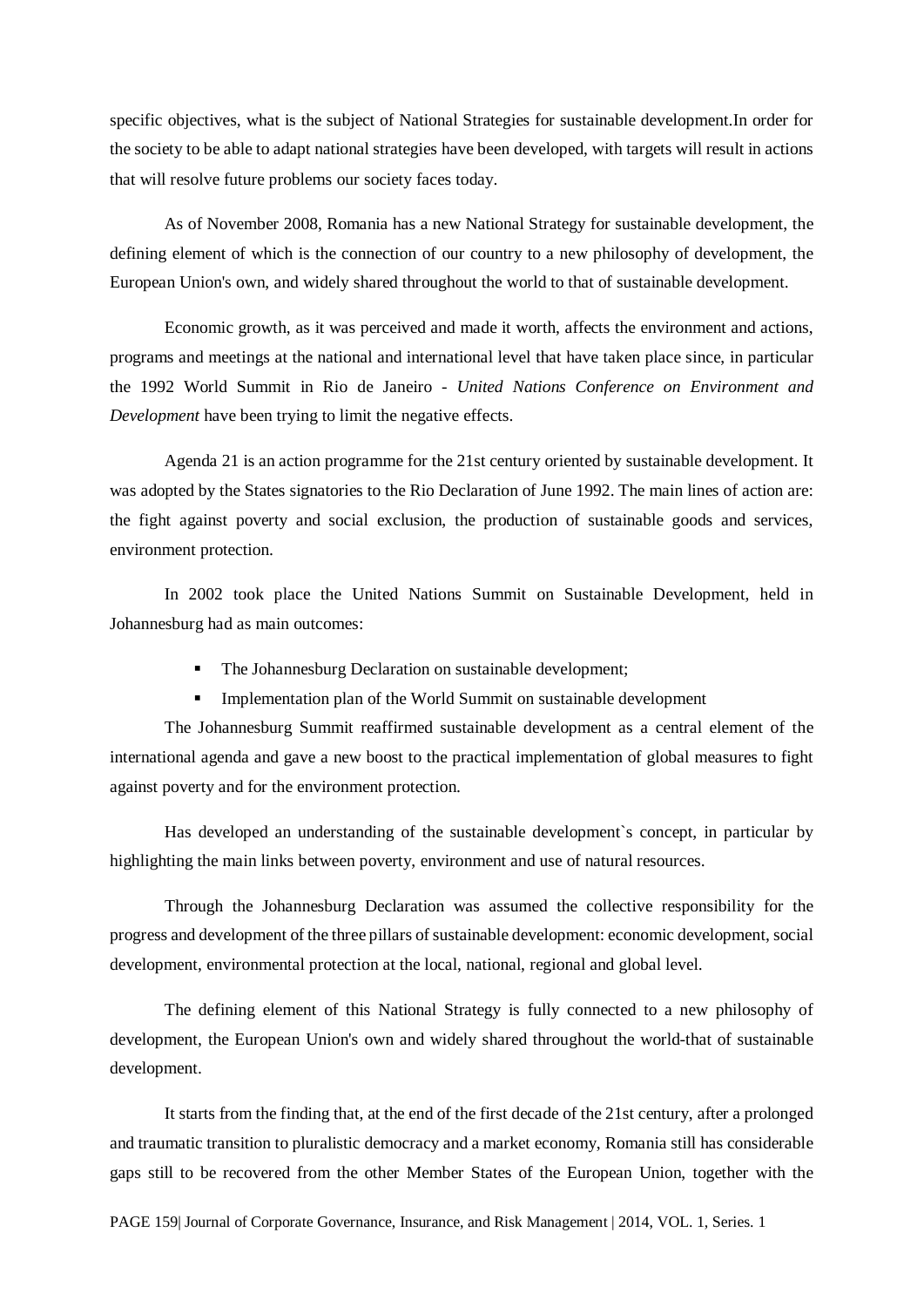learning and transposition in practice of the principles and practices of sustainable development in the context of globalization. With all the progress made in recent years, it is a reality that Romania still has an economy based on the intensive use of resources, a society and an administration still in search of a unified vision and a natural capital affected the risk of deterioration that can become irreversible.

This strategy sets out targets for the transition, in a reasonable time frame and realistic, the development model for generating high added-value, propelled by interest in knowledge and innovation, aimed at continuous improvement of the quality of life of people and the relations between them in harmony with the natural environment.

As a general guideline, the work aimed at achieving the following strategic objectives on short, medium and long-term:

*Horizon of 2013:* The incorporation of the principles and practices of sustainable development in all programmes and policies of the Romania`s Government as a EU Member State.

*Horizon of 2020*: Reaching the current average level of the European Union`s countries at the main indicators of sustainable development.

*Horizon of 2030*: Romania's significant near to the average of that year of EU member countries from the point of view of sustainable development indicators.

These strategic objectives will ensure at the medium and long term, a high economic growth and, consequently, a significant reduction of the economic and social gaps between Romania and the other Member States of the EU. Through synthetic indicator through which measure the process of real convergence, i.e. a per capita gross domestic product (GDP/place), the purchasing power standard (PCS), the implementation of the strategy creates the conditions that GDP/place expressed in PCS exceed, in 2013, half of the EU average in that time, to come closer to 80% of the EU average in the year 2020 and to be slightly higher than the average level in the year 2030.

Shall ensure the fulfilment of the obligations assumed by Romania as a Member State of the European Union pursuant to the Treaty of accession and the effective implementation of the principles and objectives of the Lisbon Strategy and the renewed Sustainable Development Strategy of the EU.

The objectives arising from the strategies, plans and national programmes of development by Marinescu (2003), the Strategy sets out the main directions for action for appropriating and applying the principles of sustainable development in the next period:

• Rational Correlation of development objectives, including investment programmes in crosssectoral profile and regionally, with potential and the ability to support natural capital.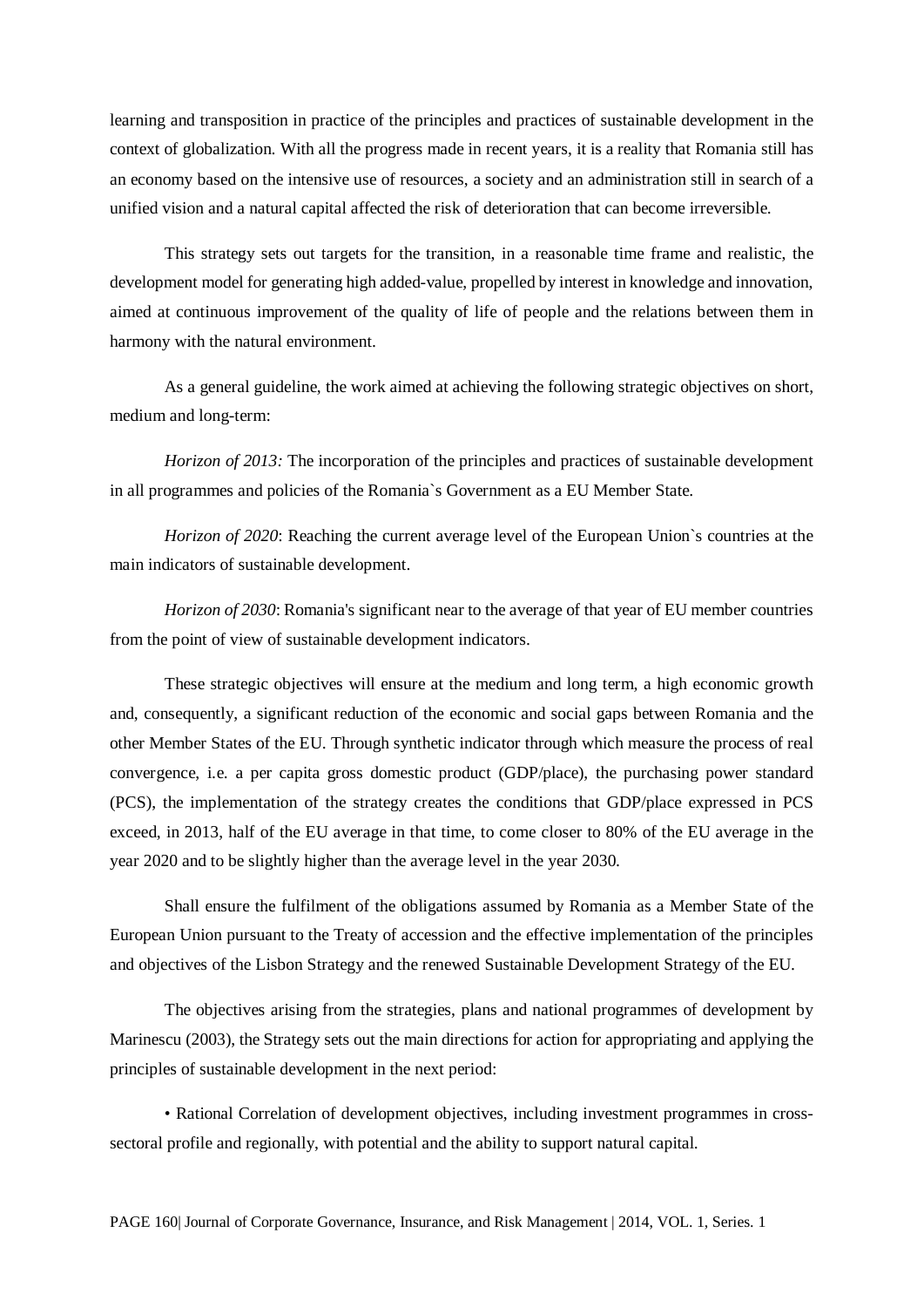• The accelerated modernization of education and training systems and public health, taking into account the unfavourable demographic developments and their impact on the labour market.

• The use of best available technology, in terms of ecological, economical and investment decisions of public funds at national, regional and local, and the stimulation of such decision on the part of private capital; the introduction of criteria for eco-effective in all production activities or services.

• Predict the effects of climate change and the development of adaptation solutions over the long term, and the plans for measures of comes closest cross-sectoral, including portfolios of alternative solutions for crisis situations resulting from natural or human-induced phenomena.

• The need to identify additional sources of funding, in terms of sustainability, for the development of major projects and programmes, in particular in the fields of infrastructure, energy, environmental protection, food safety, education, health and social services.

• Insurance security and safety food through harnessing the comparative advantages of Romania in respect of the development of agricultural production, including organic products. Correlation of quantitative and qualitative growth of agricultural production to ensure food for people and animals with the requirements to increase the production of biofuels without compromising the requirements relating to the maintenance and enhancement of soil fertility, biodiversity and protection of the environment.

• Protecting and exploiting the cultural and natural heritage. Connection to European rules and standards relating to the quality of life to be accompanied by revitalization, in modernity, of traditional modes of live, especially in mountain areas and wet ones.

The objectives aims the maintenance, consolidation, expansion and adaptation of the structural pattern and functional capacity of natural capital as the foundation for maintaining and enhancing its capacity to support social development pressure and economic growth and the predictable impact of climate change.

#### **3. REALITY IN ROMANIA`S DEVELOPMENT**

Newly industrialized countries are countries with a large industrial sector, developing in parallel with a traditional sector considerably. A significant proportion of the population still lives in rural areas and work in traditional economic sectors based on agriculture. In the cities, modern industry, with a work force of elite workers category, is sitting next to a considerable informal sector, ranging from the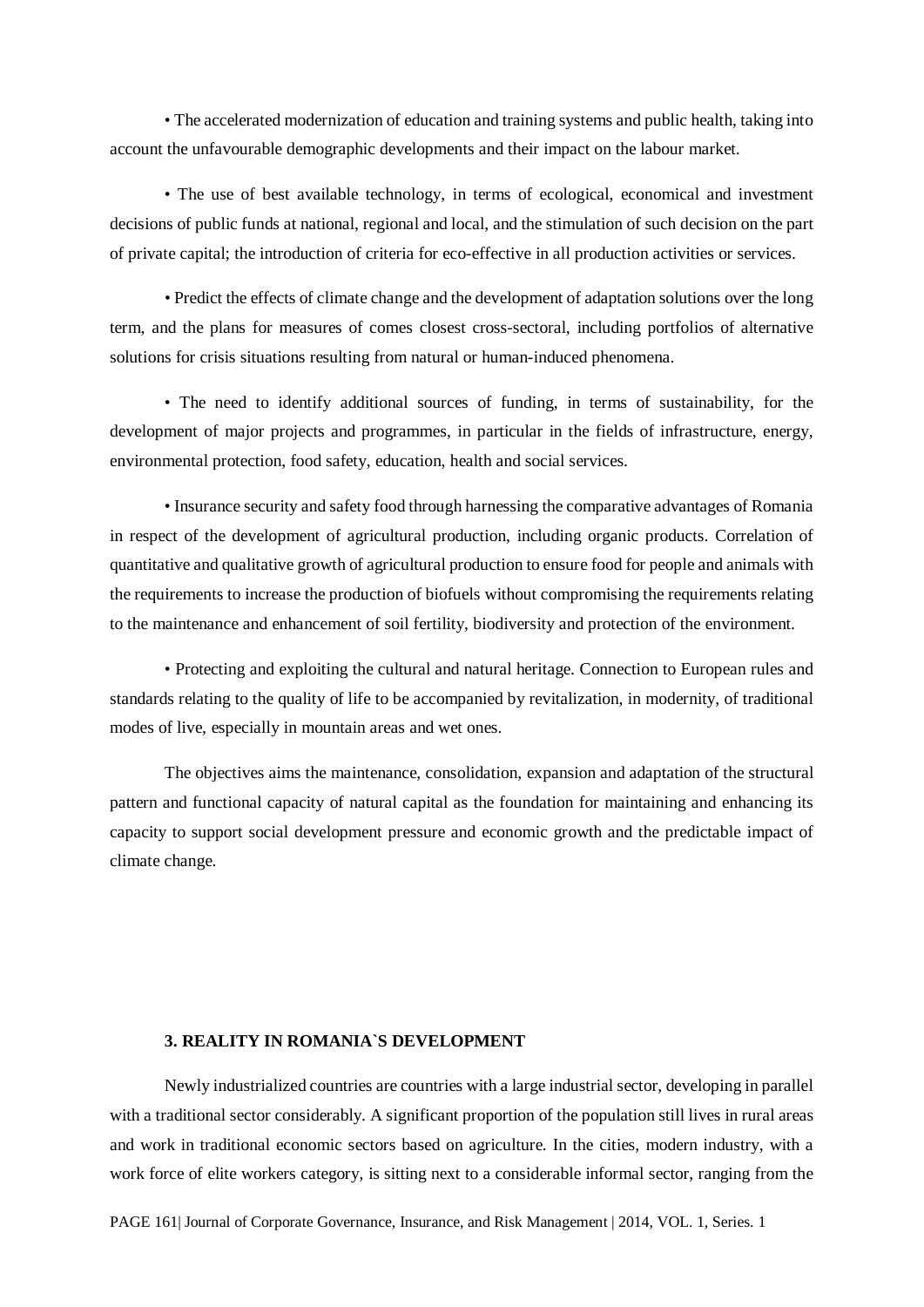street complex up to small workshops and factories. The average level of income per capita is much lower than in the developed industrial countries, and the standard of living is usually much lower, there is a middle class, a little big, but growing. Also lacks social protection in developed countries. Most of these countries, except Brazil, tend to rely heavily on foreign trade.

The main difficulties that can arise are:

- *overvalued exchange rates*, due to excessive the guidelines inside and excessive reliance on foreign capital;

- *fragile private sectors*, which leads to a series of economic effects such as encouraging private capital drain in periods of great difficulty, determines the investment of the private sector to move in particular projects with rapid recovery (due to uncertainty over the long-term perspective of business), and creates the possibility of a bigger turmoil has promoted policy in connection with the business;

- *rapid economic growth* based largely on financing through credits (internal and external) simultaneously with a insufficient development of financial institutions. This means that, where recorded a slowdown in export growth or a recession, they could increase quickly transforming into a severe external debt or in a domestic financial crisis;

- *vulnerability to world conditions* such as increased international trade, protectionist trends and interest rates.

*The economic development* of a country takes place in two stages, namely:

a) it is necessary to shift from poverty to a decent standard of living in a decentralised way. It requires that each family to make money income to cover the needs of food, clothing, housing, health care, education without regard to origin, culture, gender, race, etc. These needs will depend on size of course, man-to-man, so the level of development of the society, but also by the level of development of the individual.

b) it is necessary to switch to a complement of standard of living. This involves meeting other needs, in the field of culture, education, transportation, Informatics, health services, tourism, sports, leasure, repairs, etc., as well as improving the social climate, political, labor, family.

The first and maybe the most important objective of the economic development of Romania is to organize a mass production of consumer goods and infrastructure, which ensures raising the living standards of all the inhabitants of the country.

Thus the desired economic and social system in Romania is considering: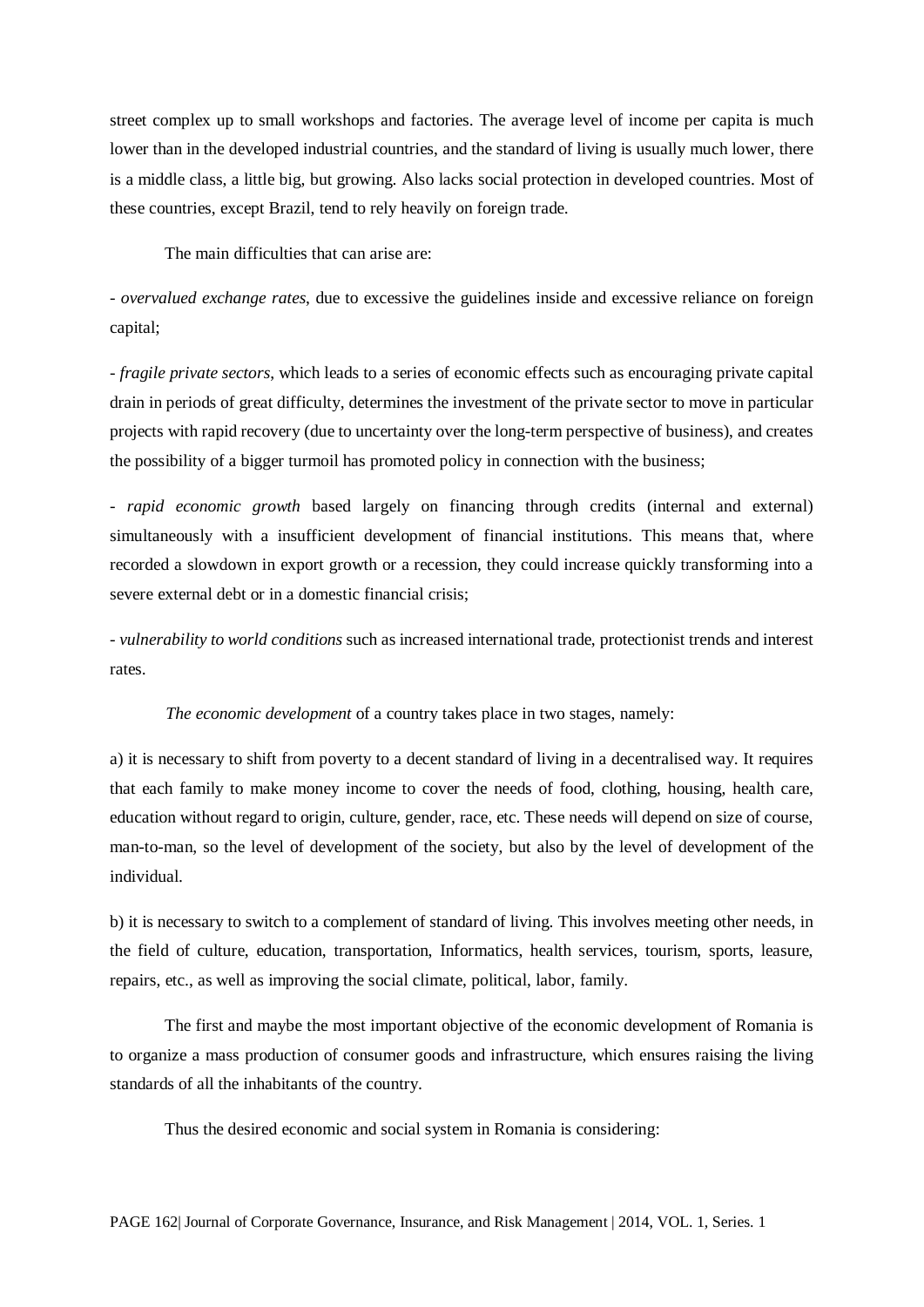- the existence of a dominant, powerful private properties that generate a strong private capital that can be invested in competitive goods-producing technologies on any market that will bring profits for entrepreneurs, income for the workforce and revenue to the State budget.

- free enterprise and competition in a free market, they will resist what businesses will have managerial skills, and the ability of the scientific knowledge needed to become more competitive through the quality of their work and the goods or services that it creates. Development does not imply an equal society members but rather their differentiation on grounds of competence.

*Achievement of the objectives* involve: gaining the endorsement of the majority of citizens; obtaining external support in order to achieve these objectives; improvement of the situation in the world economic circuit; alleviating social discrepancies.

Politics has a decisive role in achieving these desiderata that is why it is necessary: ensuring priority treatment for science, health, and advanced research; increasing the use of economic resources; promoting adequate economic policies in order to achieve sustained and sustainable economic growth; the creation of a system which ensures the effectiveness of the economic, social and ecological maximum of all activities in the economy.

As regards agriculture, Romania could receive substantial income from the export of agricultural products, due to natural conditions with which it is equipped. A short distance after the retail trade are agriculture and the food industry are closely related. Agricultural production has started to decline steadily (with some exceptions) after 1990, and vegetable production, and of the main causes underlying the low agricultural yields are: i) lack the facilities and modern technologies; ii) reliance on natural conditions; iii) poor infrastructure development.

Among the indicators that characterise Romania's economic growth in the years after the Revolution and not only it can find *the inflation*. Inflation is a serious imbalance in the economy of any country, represented by a general increase in prices and the simultaneous decrease of the purchasing power of the national currency. Inflation in Romania had an increasing trend in the early 1990s after the effort failed to stabilize her, that after the year 2000 to fall. Inflation in Romania is on a declining trend.

Negative oscillations have been before and the increase/decrease it was due mainly to the following factors: the increase in administered prices at a rate higher than that projected, mainly on account of higher rent set by the unanticipated local governments; volatile prices of some food products (vegetables and fruits); the international oil price trends, reflected in an increase in fuel prices, partly offset by the appreciation of the *lion*, the Romania's national currency.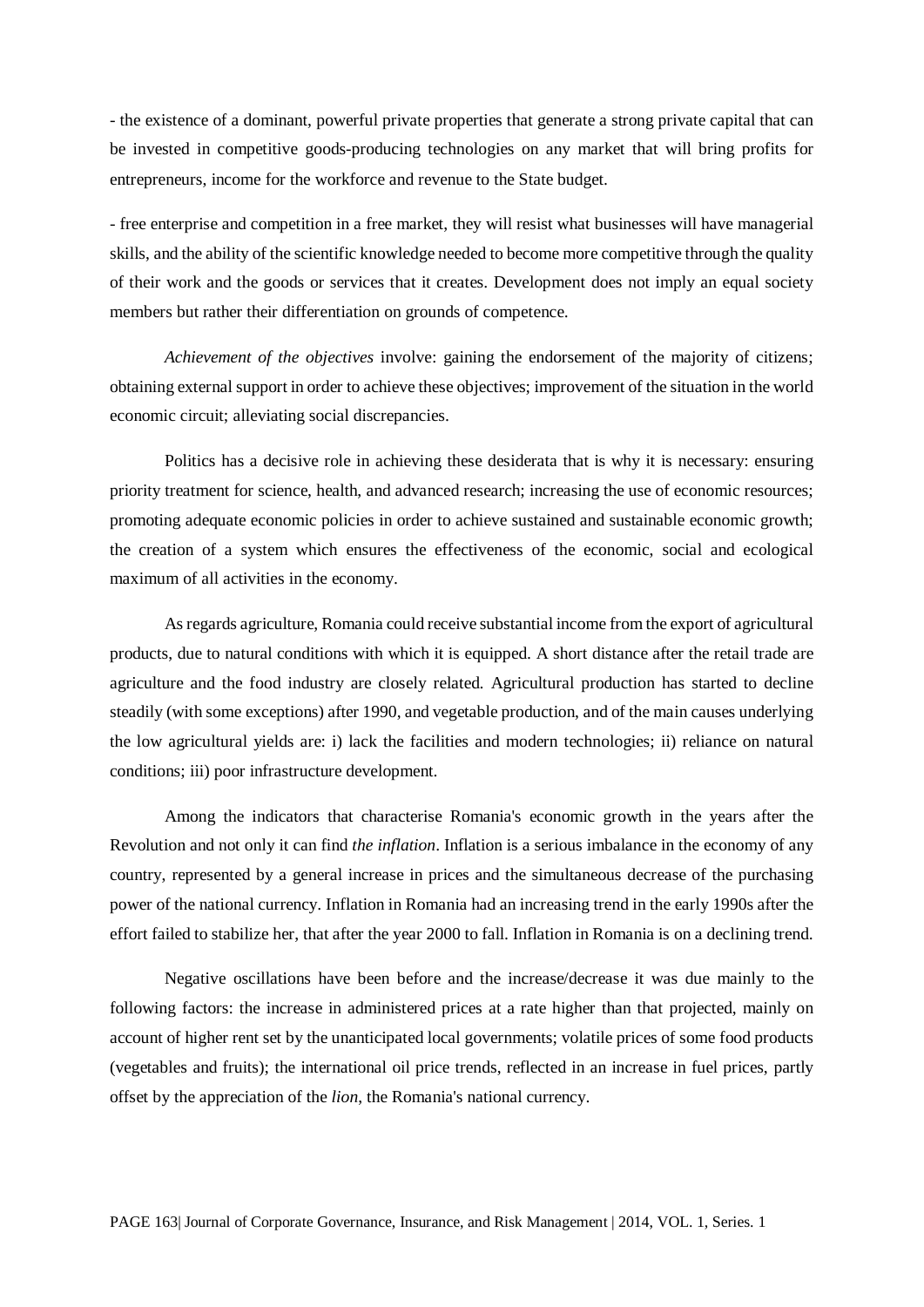End of 2011 or beginning of 2012 rather find Romania in a delicate economic condition with street demonstrations which are due to poor management of funds from the economy, not all signs of recovery, with companies that restrict the activity or closed their doors, as well as with salaries, pensions.

I consider that the current state of the economy is not only due to the poor management of 2000 onwards, but also measures taken over the years immediately after the Revolution, as follows:

*through its activities it has polluted the environment and people's health was affected*

The environment is the support and the fountain of life. To pollute and destroy is tantamount to undermining the human existence. Therefore, the World Health Organization concluded that "maintaining health and well-being require a conducive and harmonious environment in which all physical factors, psychological, social and aesthetic have their well-defined place. The environment will be, in this situation, to be treated as a resource in order to improve the living conditions and well-being ".

 *it coached and encouraged waste and has exhausted its known reserves, without taking into account of renewable or non-renewable nature of their*

Waste of resources on which the classic type of economic growth and development has led to severe criticism of the subject on the part of scientists, international organizations with direct implications on human health, in particular.

*can speak and the gap between third world compared to that of the rich*

The analysts of sustainable development issue, could not put aside the third world problems. On the contrary, they were and are concerned about one of the biggest paradoxes they experience the world today-the great disparity between the rich and the poor.

Romania to fulfill its commitments, leading to a growing confidence in the Romanian economy, should aim at addressing the following issues: strengthening the financial and banking system, as well as capital market development, simplification of the tax system, the revival of investment, privatization.

It should produce fundamental changes in the internal structure of the economy, in the forms of management, in economic behaviour and attitudes in people. Privatization is not an end in itself, but a necessary process of restructuring the company's background, a means of increasing the efficiency of resource use and to stimulate competition and economic performance.

In anticipation of the coming years, the private sector will hold a share of 75-80% in the gross domestic product, while the public sector will have to adapt to the competitive system. This process must be conducted in strict compliance with the law and with complete transparency.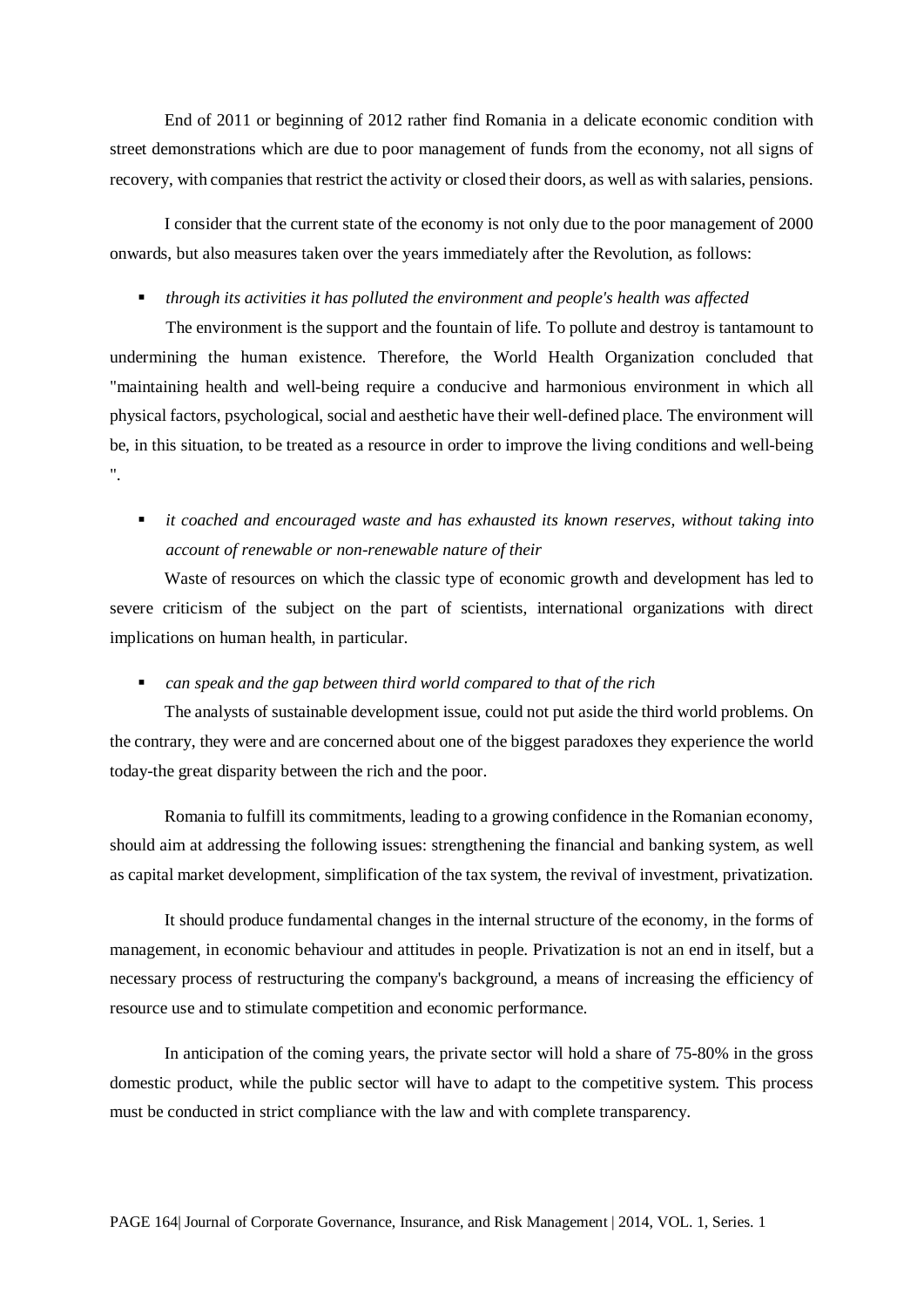# **4. ENVIRONMENTAL PROTECTION AGENCY, BOTOȘANI-INSTITUTIONAL COMPONENT OF SUSTAINABLE DEVELOPMENT (CASE STUDY)**

Botoşani county is located in geographically in the north-eastern part of Romania, having as neighbors Ukraine, Republic of Moldova, respectively. Being between the rivers Siret and Prut River to the West, forming the border with the Republic of Moldova, Romania, Botoşani county borders with just two counties of Moldova, namely: Suceava County to the West, and to the South with the Iasi County. Including within the boundaries of its territory of 4965 km2 belonging to the northern part of the Moldavian Plateau, Botoşani County ranks 29th, share in total national territory was 2.1%.

Botosani relief belong to two major units of the Moldavian Plateau: Plateau of Suceava in the West (about 21%) and Moldavian Plain in the rest of the territory (about 79%). Overall, the relief takes the form of high peaks and hills in the West and Northwest with average altitudes around 400 m and in the form of a plain bottom with average altitude of 150 m in the rest.

#### **4.1. Organizational structure**

Environmental protection agency Botoşani was founded on 1 august 1990 and is a public institution with legal personality, subordinated to the national agency to fulfil its responsibilities to the county level, for the Environment Protection, with the status of a decentralized public service, financed from the state budget.

## **4.2. The main pollutants of environmental factors (air pollution, soil and water)**

#### **4.2.1. Air pollution**

Environmental protection agency (EPA) Botosani oversees air quality through a structured monitoring network: gaseous pollutants, by 4 points in the workflow, in the Botosani (EPA, SC ELECTROCONTACT and WWTP) and in the frontier zone - Darabani (weather station); particulate matter in two points in 24-hour stream located in the city of Botoşani (EPA Botoşani and SC STORSACK RO. Botosani Ltd); sedimentable powders in the 5 points in the monthly flow located throughout the County, Botoşani (EPA Botoşani, weather station Botosani, Waste water treatment plant Darbani, Săveni cleaning station, Waste water treatment plant Bucecea) quality of rainfall in 3 points, one of which in the border area with the Republic of Ukraine (EPA Botoşani Treatment station Dorohoi, weather station Darabani); nitrogen oxides, at a single point (Darabani), with "automatically Monitor for NOx".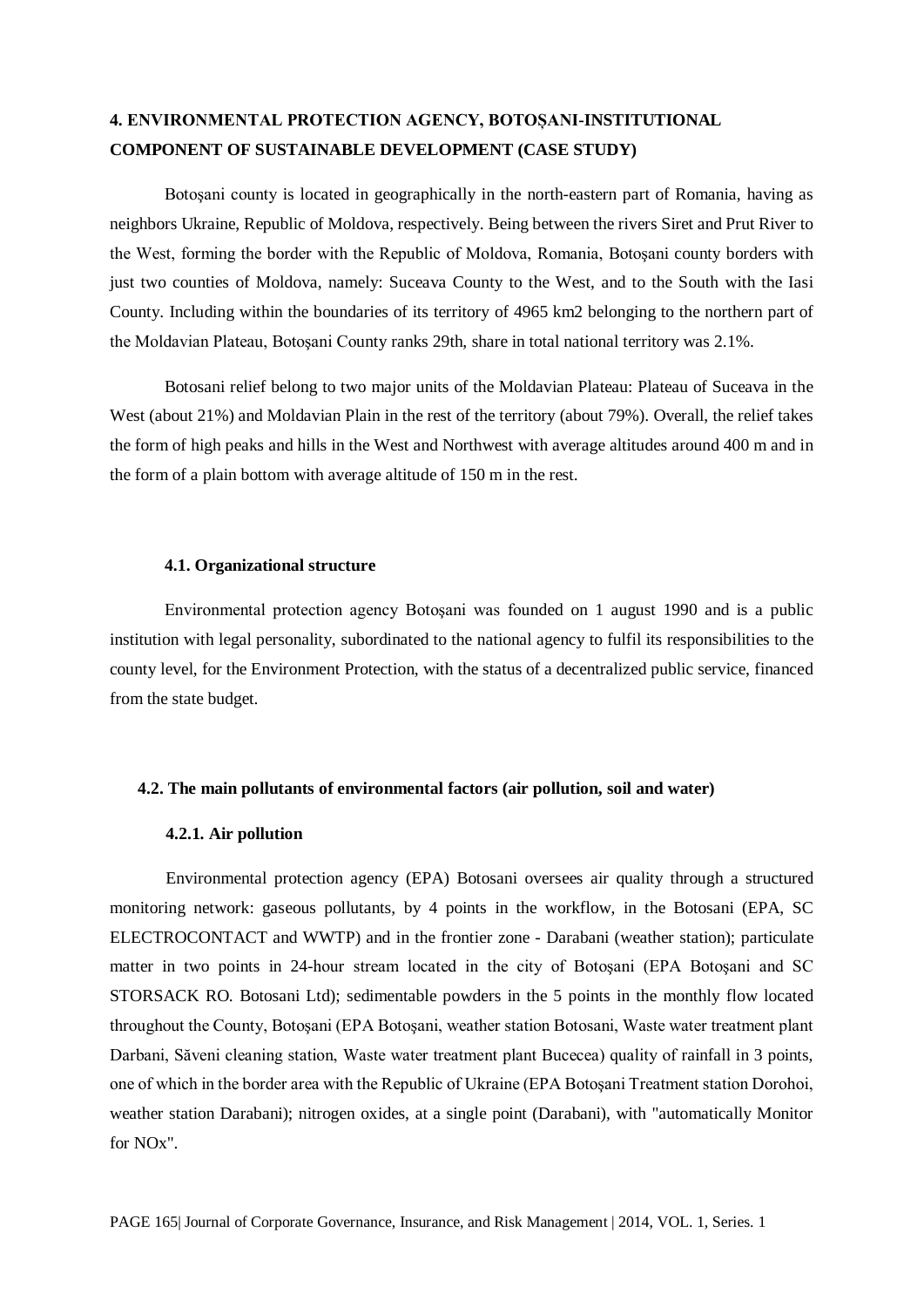Among the atmospheric pollutants are:

- *sulphur dioxide* is a colourless, non-flammable, bitter with a sharp odour that irritates the eyes and respiratory tract.

- *ozone* gas very highly reactive oxidant, strong odor. High concentrations of ozone can cause reduced respiratory function.

- *carbon monoxide* is a colourless, odourless, tasteless, is formed mainly by incomplete combustion of fossil fuels; in high concentrations is lethal (at concentrations of approximately 100 mg/m3) by reducing transport capacity of oxygen in the blood, with consequences on the respiratory system and the cardiovascular system.

- *nitrogen dioxide*, very reactive gas, no color or odor.

Exposure to high concentrations can be fatal, and at low concentrations affect lung tissue. The population exposed to this type of pollutants may have difficulty breathing, respiratory irritations, dysfunction of the lungs.

For the beginning of the year there were no reported values of the indices to pick up signs of concern:

| No.  | Air pollutant    |                | <b>Botoşani</b> | <b>Suceava</b> |                |
|------|------------------|----------------|-----------------|----------------|----------------|
| Crt. |                  | hour $01^{00}$ | hour $16^{00}$  | hour $01^{00}$ | hour $16^{00}$ |
| Ι.   | Nitrogen dioxide | 21,01          | 11.59           | 293,74         | 1,57           |
| 2    | Sulphur dioxide  | 3,66           | 3,31            | 0,40           | 3,07           |
| 3    | Ozone            | 28,63          | 73,19           | 35,19          | 78,75          |

**Table 1:** Indices values [\(http://www.apmbotosani.ro/\)](http://www.apmbotosani.ro/)

Currently is running a project financed by the European Union for the prevention of natural disasters caused by floods and air pollution.

This project represents a comprehensive network to monitor air quality for 34 EPA in the country (ex: Botoşani has an EPA and an urban station; Suceava station has another one, an industrial urban 1 and a SMEP; Iasi, an EPA; Bacau an EPA, an urban station, two industrial stations 1 and 2). Every EPA is to monitor and operate with the control system of air quality including the individual control of each workstation which instruments belonging to them.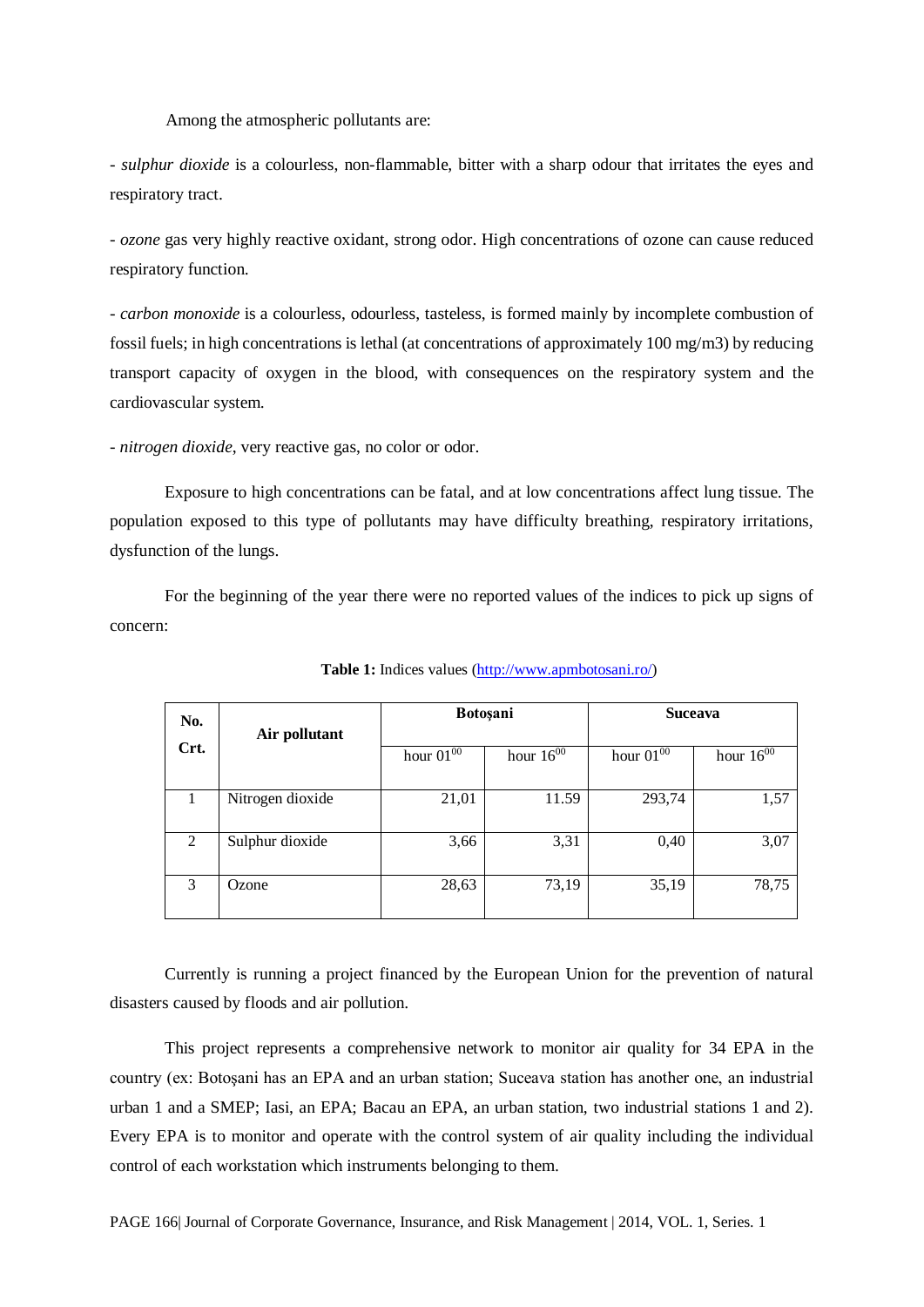The complete network of this project consists in 94 stations, of which 82 are equipped with meteorological sensors. Data are transmitted from the workstation to the EPA headquarters to which they belong and the EPA data, 34 are transmitted to Headquarters in Bucharest, where they are processed, verified and released via the Internet.

#### **4.2.2. Soil pollution**

Due to repeated drought and irrational use of arable farm land and soil quality has decreased, thus, in Botosani county, meet the following unfavourable aspects:

 $\checkmark$  Nitrogen is the main nutrition elements involved in the processes of growth and development of plants. Poor nitrogen supply was found on 25% of the total agricultural area. Geomorphological conditions of Botosani, with a significant proportion of the land in the slope, erosion affects significantly so long as organic and nitrogen dynamics of mineral forms of nitrogen in the soil.

 $\checkmark$  Landslides affecting 15% of the total agricultural area, of which the assets of 9.1%. Extension of landslides in recent years, is due to the lack of a programme of improvements to land, through the levelling, drainage works, or afforestation schemes are designed to protect these lands.

 $\checkmark$  Soil acidity can be caused or worsened by inadequate agricultural technologies, as it is every year use of high doses of fertilizers with physiological acid reaction. Acid reaction with soils occupy large areas in the Western and North-western part of the county. Strong-moderate acidic soils can be found on the 5.9% of total agricultural area. There are a total of 11 municipalities in which the share of acidic soils is much higher than the average county (e.g. Dersca, vf. Field, Corni, Vorona, Curteşti, Suharău, Cristineşti).

 $\checkmark$  Alkaline soils (pH greater than 8.4) totaled 4.7 percent of the area studied.In some municipalities, the share of alcalizate soil is higher than the county average (over 10% alcalizate soils): Vlăsinești, Stefănești, Dângeni, Spear, Cotusca, Gorbănești.

 $\checkmark$  Excess moisture from the ground affect the nature of agricultural soils 12,6%. Drainage and drainage works executed prior to 1989 on a portion of these lands no longer work only partially, or are completely degraded.

 $\checkmark$  In terms of ensuring agricultural soils with humus, data analysis shows that 30% of these are weak and very poorly provided with hummus. The most important cause of low humus content consists of moderate to strong erosion or excessive if it is found on the slopes with inclination.

 $\checkmark$  Very weak and feeble assurance with mobile phosphorus is found on the 44% of the area under study. Agricultural research have established that the losses of harvest in the case of weak supply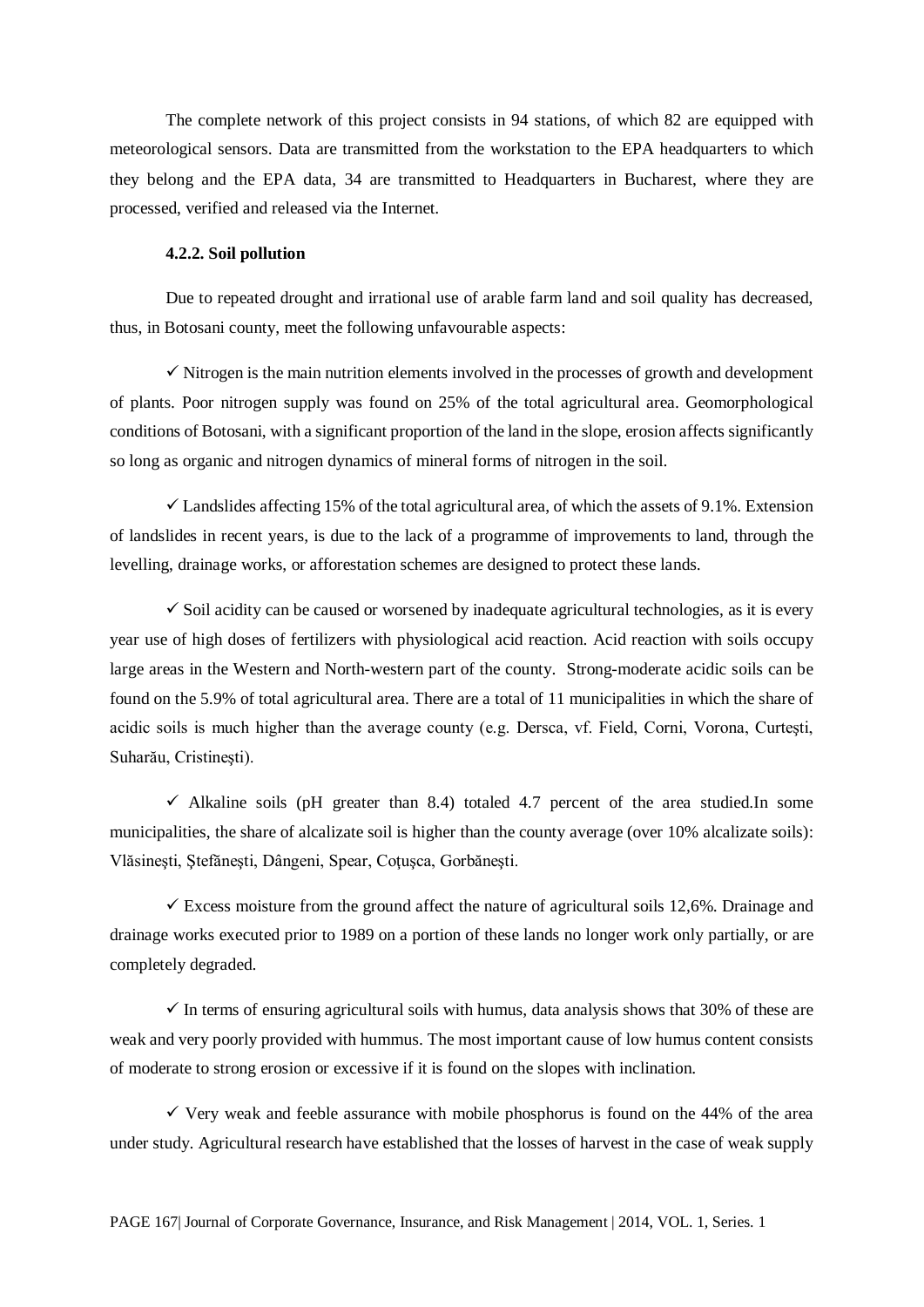and especially very poor soils with phosphorus. As a result, this deficiency in phosphorus is an important limiting factor for agricultural production in Botoşani County.

 $\checkmark$  Ensuring agricultural soils with potassium is good throughout the County, only 7% of agricultural soils are poorly stocked and medium.

*Forests*

At present, forests are threatened by a drop of control degradation and transformation to other areas considered. An expansion of agriculture, excessive grazing, cutting an uncontrolled, combating of fires and damage due to air pollution.

Forest damage and the loss of their leading to soil erosion, reduced biological diversity and wild life habitats, degradation of the catchment areas and reduce the amount of firewood, timber and other goods necessary for human development. They reduce the number of trees that can retain carbon dioxide, which is a greenhouse gas.

# **Table 2:** Forestry [\(http://www.apmbotosani.ro/\)](http://www.apmbotosani.ro/)

| County          | Total area (ha) | <b>Background forest (ha)</b> | % of total area |
|-----------------|-----------------|-------------------------------|-----------------|
| <b>Botosani</b> | 498569          | 54635                         | 10,10%          |

# **Table 3:** The area occupied with woods on the property categories [\(http://www.apmbotosani.ro/\)](http://www.apmbotosani.ro/)

| <b>RNP</b> | <b>Administrative</b><br><b>territories</b> | Legal entities (units of<br>worship, schools) | <b>Individuals</b> | <b>TOTAL</b><br>FF |
|------------|---------------------------------------------|-----------------------------------------------|--------------------|--------------------|
| 45.232 ha  | 14 ha                                       | 508 ha                                        | 8881 ha            | 54.635 ha          |

# Table 4: The area occupied with woods on the functional groups [\(http://www.apmbotosani.ro/\)](http://www.apmbotosani.ro/)

| <b>Functional</b> | <b>Property category</b> |                                            |                      |                    |                    |
|-------------------|--------------------------|--------------------------------------------|----------------------|--------------------|--------------------|
| group             | <b>RNP</b>               | <b>Administrative territorial</b><br>units | <b>Legal persons</b> | <b>Individuals</b> | <b>TOTAL</b><br>FF |
|                   | 7667 ha                  | ۰                                          | 139 ha               | 510 ha             | 8316 ha            |
| $_{\rm II}$       | 37565 ha                 | 14 ha                                      | 369 ha               | 8371 ha            | 46319 ha           |

PAGE 168| Journal of Corporate Governance, Insurance, and Risk Management | 2014, VOL. 1, Series. 1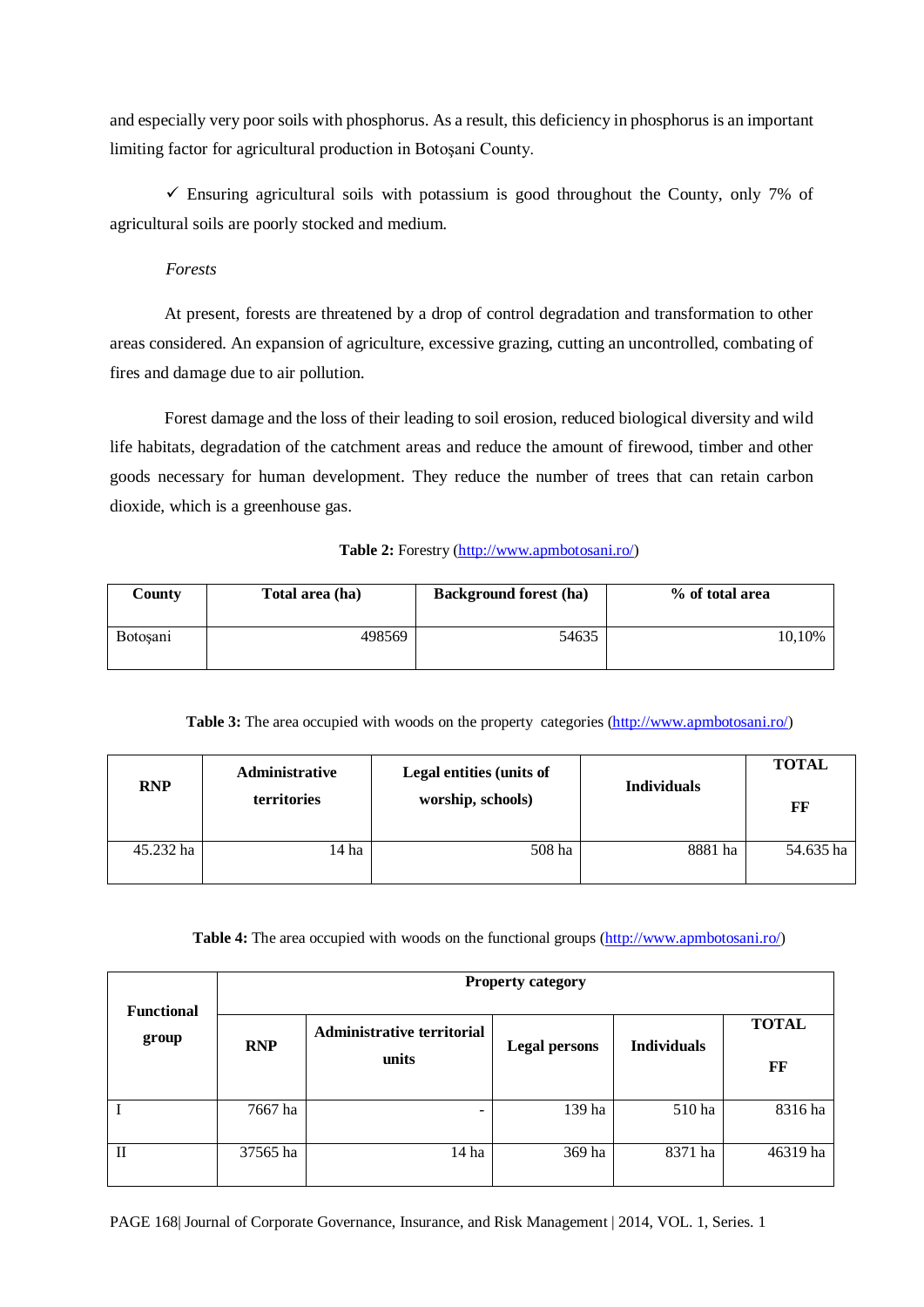| <b>TOTAL</b> | 15232 ha | $14^{\degree}$<br>$-$ + ha | 508 ha | 8881 h<br>ha | 54635 h<br>ha |
|--------------|----------|----------------------------|--------|--------------|---------------|
|              |          |                            |        |              |               |

#### **4.2.3. Water pollution**

*Rivers*

Botoşani county territory is limited to the eastern extremity of the Prut River, the main river Başeu tributaries that join in the Stefanesti locality and the Jijia River, which join in the Iasi County. In turn, Jijia River tributaries the rivers and Miletin Sitna.

The Prut River basin occupies 88% of the area of the County, and 12% is occupied by the Siret River basin, located in the western part of the County. The distribution on the river basins are presented as follows:

B.H. Prut – 4382 kmp;

B.H. Siret – 603 kmp.

The hydrographic network is encoded length 2054 km.

The main sources of water from the Botosani territory are made up of the rivers Prut and Siret. Small watercourses in the County have variable flows in the spring-summer season, while their quality does not fall within the confines of that pathogenetic germ. Collections with complex existing role on these courses ensure permanent water sources, water resources of the County being supplemented by groundwater.

#### *Lakes*

On the Botosani territory there are about 150 lakes, mostly mixed fisheries, as well as sources of water supply for potabil for an important number of localities.

Bucecea Lake has a volume of 8,73 mil mc and ensure the supply of drinking water for cities of Botosani and Dorohoi and areas adjacent. It also ensures the transit of the surplus period flows bypass the Sitna-Siret (in accumulating Cătămărăşti) to compensate for the shortage of water in the Jijia River basin.

Lake Cliff, with a total volume of 1285 mil mc and a volume of 450 million cubic meters, providing drinking-water supply for villages and Ştefăneşti and Truşeşti, in perspective, Santa and Dângeni, but also produces electricity from an installed power of 65 mil kWh.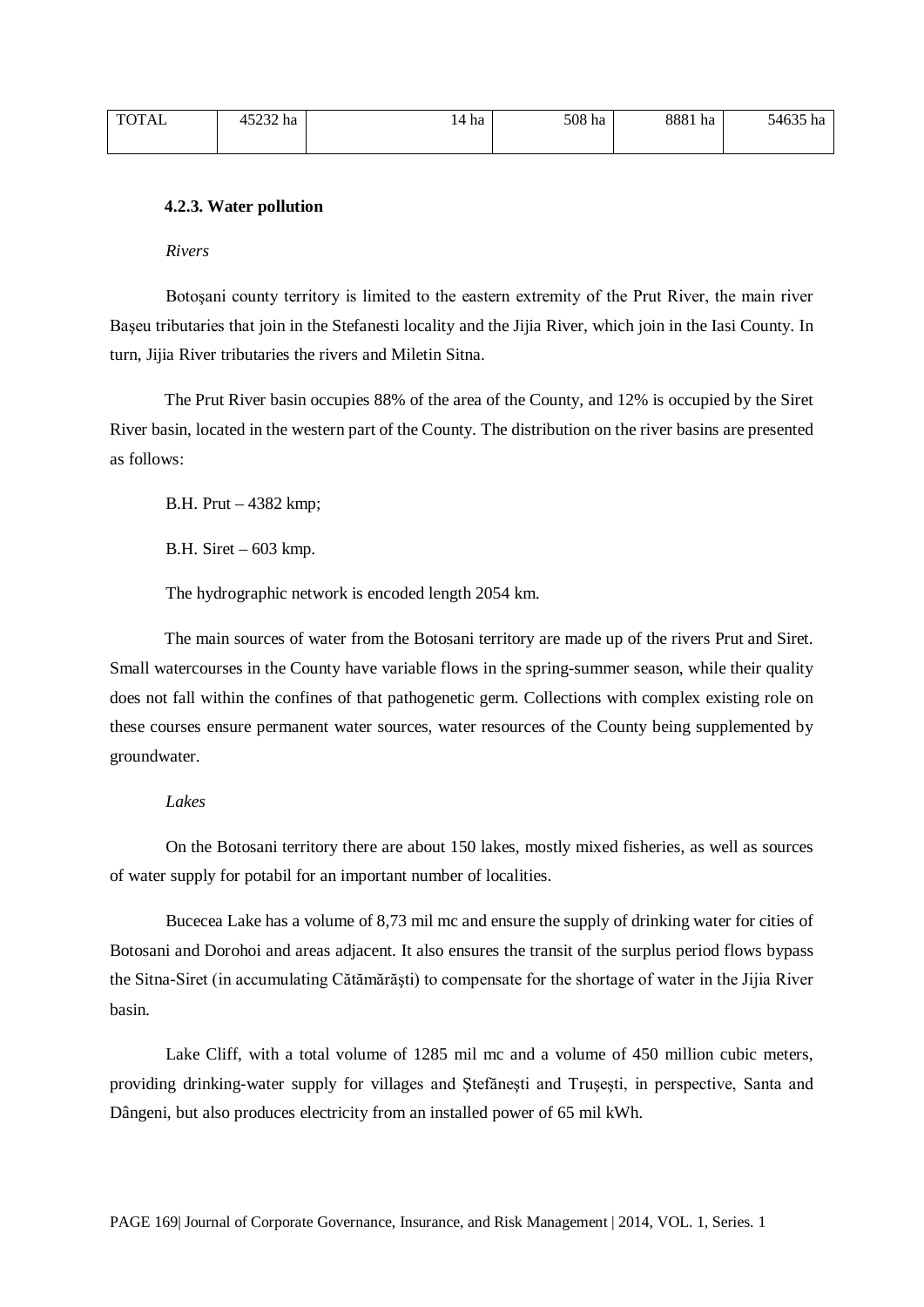Negreni Lake, situated on the river Negreni locality Negreni, ensure safe drinking water for the city of Săveni installed at a flow rate of 43 l/s. Net volume is 10,30 mil mc. We can remember and other lakes with fish use, such as: Iezer, Cătămărăşti, White Horse, Mileanca, Dracşani.

|                         | <b>Total volume</b> | <b>Useful volume</b> |
|-------------------------|---------------------|----------------------|
| The name lake reservoir | (mii. mc)           | (mil. mc)            |
| Stânca - Costești       | 1.400.000           | 450.000              |
| Cal-Alb                 | 16.280              | 4.950                |
| Negreni                 | 25.600              | 8.800                |
| Hănești                 | 6.400               | 4.200                |
| Mileanca                | 14.350              | 5.100                |
| Iezer                   | 14.100              | 3.600                |
| Căt ămărăști            | 17.950              | 7.520                |
| Dracșani                | 10.710              | 8.210                |

**Table 5:** Water resources accumulated in the Botoșani county (Direction Of The Romanian Waters "Prut" Iasi)

A special situation is the rural areas from which it is made water-supply system, but there is no sewage system-purge. In these localities, wastewater-of all kinds-are discharged into the natural receptors diffuse without prior treatment.

Most of the urban waste water treatment plants have been completed in more than 25 years, they are in an advanced degree of physical and moral wear and tear (especially), also having the ability to purge debts increased by insufficient waste water resulting from the development of settlements or economic targets connected to the sewage system and, in general, does not have the technological profile required for cleaning the whole range of pollutants discharged into the sewer pipe network.

Most municipal wastewater treatment stations not carried out qualitative parameters regulated, spilling into the receiving water flow rates relatively high purified water insufficiently. Together with municipal waste waters, on the quality of water courses have a special role is busy by industrial pollution sources.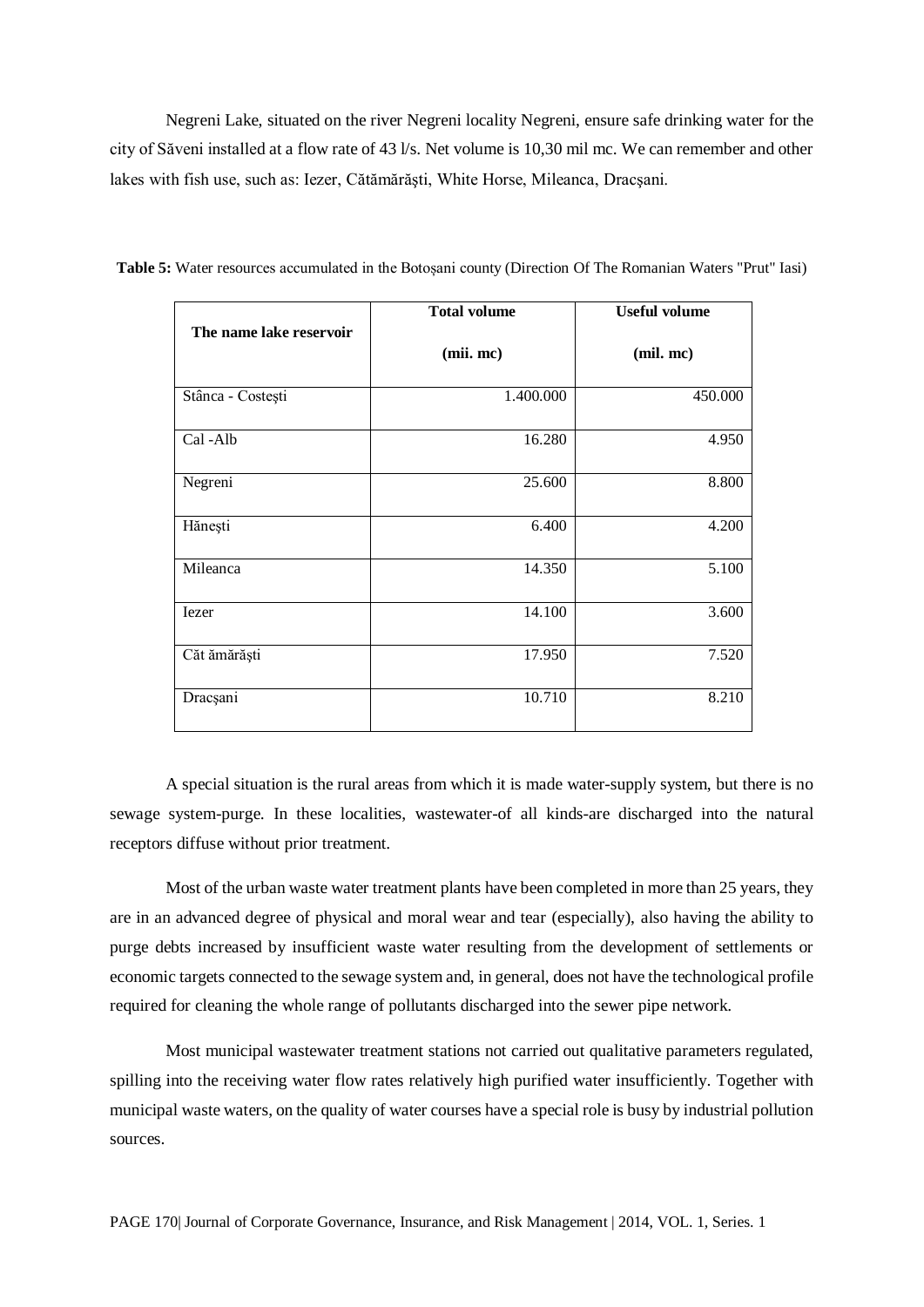Thanks to loads of pollutants in a variety (suspensions, organic substances, petroleum products, detergents, ammonia, metal ions, azotiți, etc.) of neepurate or insufficient wastewater purified water impacts the surface is appreciably and manifests itself through negative effects on aquatic biotopes and biogenesis through adjustments to physical, chemical and bacteriological causes them and determines in most situations change the quality of the receiver class or increasing values of some indicators within the same category of quality.

#### **4.3. Proposals for sustainable development**

The national strategy for *Sustainable Development* at horizon years 2013-2020-2030, renewed in 2006 (*2013-organic incorporation of the principles and practices of sustainable development into the programmes and policies of the Government of Romania*).

Since 2009 began the process of re-evaluation of programmatic documents, strategies and national programmes, sectoral and regional authorities to make them agree with the principles and practices of sustainable development and with the evolution of EU regulations.

## **4.4. Local action plan for the environment (LAPE)**

LAPE represents short-term strategy, medium and long term in order to solve environmental problems in the county's approach to sustainable development principles and is fully in line with the National Action Plan for Environmental Protection and concerns mainly: supply of drinking water to the population, the soil condition, land fund, biodiversity, air quality in the urban environment, waste and their impact on the environment, etc.

# **4.4.1. Supply of drinking water to the population**

In the Botoşani County supply of drinking water to the population is through centralized water distribution in 68 villages, 4 of these being urban townships, and the measures to be taken for improving them shall take into account:

*Measures:* i) rehabilitating, expanding the sewerage systems in urban environments and water supply in the other towns in the County; ii) capacity expansion, modernization/refurbishment of existing treatment stations and construction of new stations in rural space; iii) enforcement of defenses against flooding; iv) improving the system for monitoring water quality by identifying and attracting new sources of funding;

PAGE 171| Journal of Corporate Governance, Insurance, and Risk Management | 2014, VOL. 1, Series. 1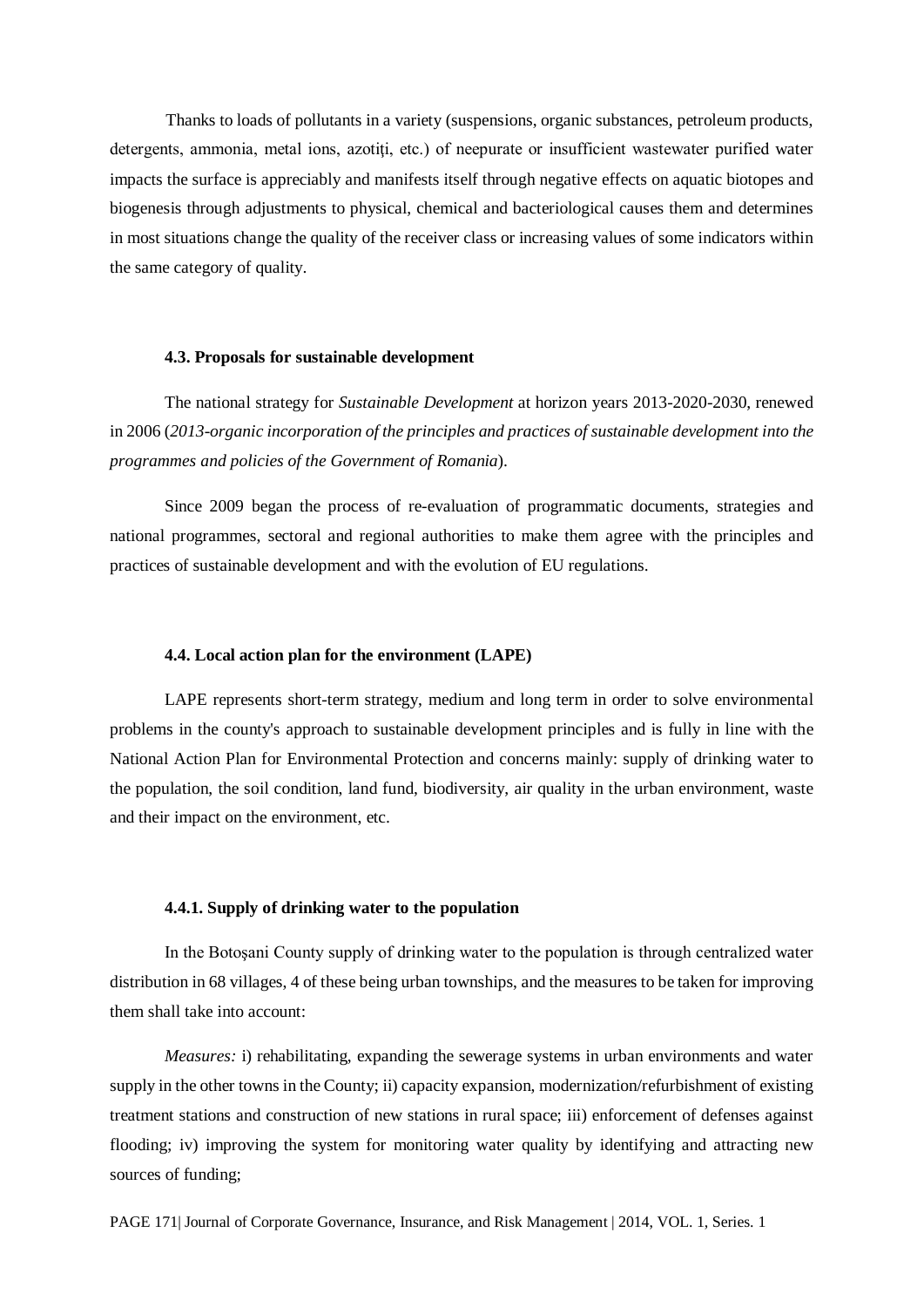# **4.4.2. Soil condition**

Due to repeated drought and irrational use of arable farm land and soil quality has declined, favoring emergence: landslides, the erosion of it, excess moisture or acidity excess etc.

*Measures:* i) the elimination of illegal waste deposits; ii) provision of necessary facilities for storage in accordance with the law of household waste (organic deposits area achievement of household waste and the related transfer stations); iii) closure of existing deposits which do not comply with E.U. standards

## *The Land Fund*

*Total county:* 498.569 ha. The forests are threatened by a drop of control degradation and transformation to other mixed with an expansion of agriculture.

*Measures:* i) appropriate management of forests; ii) harvesting activities supervision/catching and/or purchase and marketing of the plants and animals of the wild flora and fauna; iii) elaborate and implement specific programmes for the public awareness on the need to protect and conserve the natural values of the forests and the ways of making tourism.

# *The biodiversity*

*Natural habitats* are forest, meadows, and marshes, cliffs of sweet waters. Forest habitats are aggregated 57215 hectares which represents 11.5% of the County's territory, a percentage that is below the country average (27%).

*Measures:* i) provision of appropriate management of protected natural areas by creating administrative structure of national parks and the award in the custody of natural resources; ii) enumeration of the species of fauna and flora of Community interest, as well as habitats of Community interest; inventory of special areas of conservation and special protection areas the areas; iii) ecological reconstruction of ecosystems and habitats damaged etc.

#### **4.4.3. Air quality in urban areas**

In the absence of industries with high pollution, the main factors for Botoşani County polluters could be: road traffic, heating systems and living spaces, street sanitation insufficient. Green spaces and recreation can be the antidote for a cleaner environment.

*Measures:* i) introducing clean technology by businesses, the installation of effective systems of pollution atmosphere retention; ii) support for carrying out bypass roads of municipalities and towns and promoting alternative transportation systems; iii) transposition of E.U. requirements and implementation of the legislative.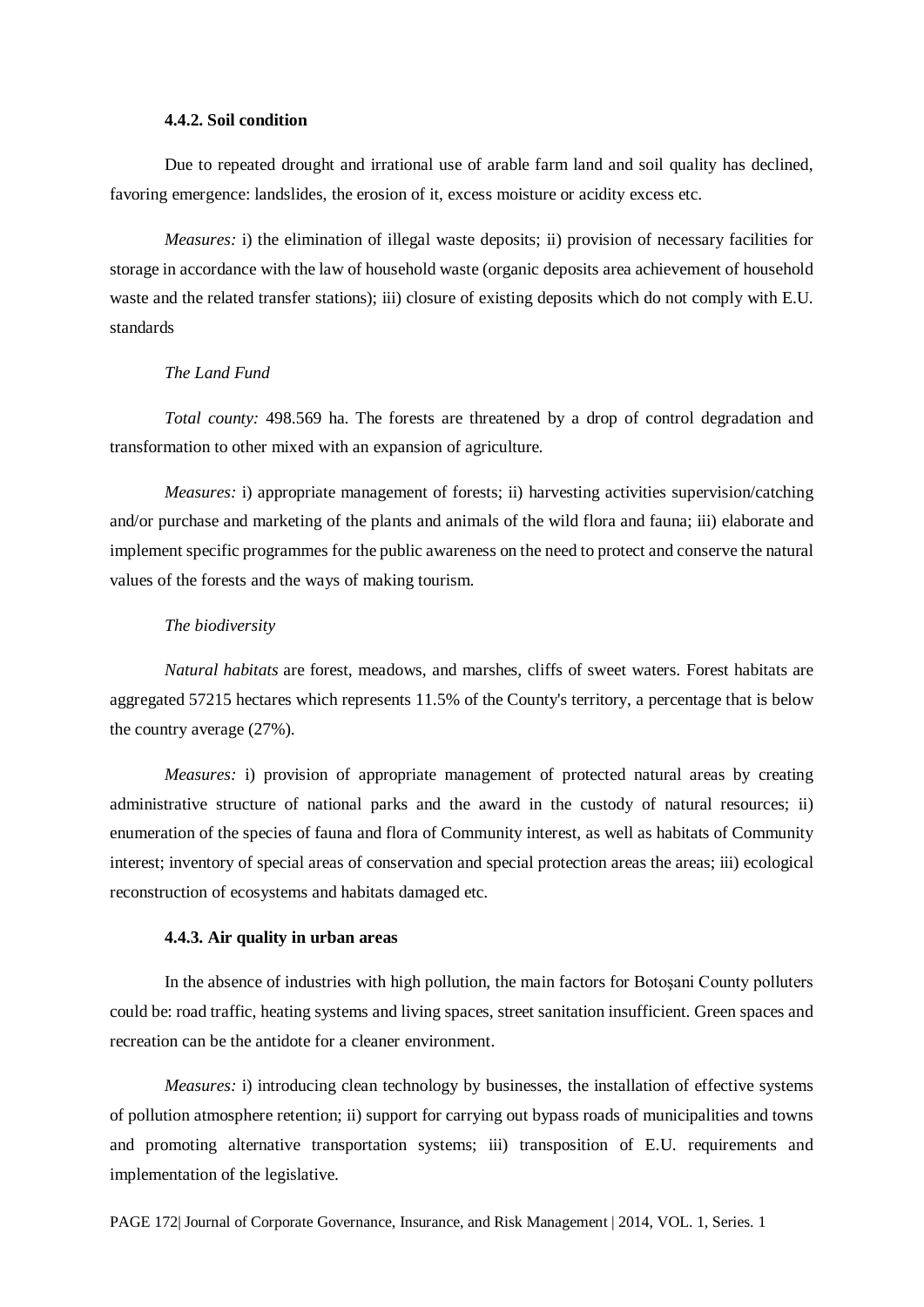# **4.4.4. Waste and their impact on the environment**

In the Botoşani county the municipal *waste* are not collected selectively in order to exploit recyclables (paper, cardboard, glass, metals, plastics) than in a very small extent. Landfill can contaminate soil and groundwater through leaching of toxic substances contained therein.

Household residues have a significant impact on the population and being important vectors in the spread of infection.

*Measures*: i) increasing the rate of collection of waste both in urban and in rural areas; ii) development of the system of separate collection of waste through retrofitting; iii) proper management of waste; iv) ecological reconstruction of areas that have been affected by the storage of waste.

#### **5. CONCLUSION**

In a world in motion and transformation, registering economic growth, as well as episodes of financial collapse (the current financial crisis), the existence of policies and tools to help control pollution and adverse effects, comes as a necessity in order to meet the conditions imposed by certain environmental standards.

The large amount of foreign investment and increased foreign reserves allowed the cover in a good measure of external deficits, up to a certain point and keeping the indebtedness under the 50% level. Also notice the restriction of activity of large industrial polluters and start of the gradual replacement of them with the small and medium-sized enterprises, as well as small scale use of pesticides and fertilizers. As a result, the level of air pollution has dropped due to the closure of polluters or their modernisation.

Furthermore, the availability of external financing programs targeted directly for environmental protection and nature (LIFE, ECOLINKS, REC), as well as the creation of national environmental fund for the support and implementation of priority projects included in the national plan of action for environmental protection are some opportunities for development.

On the other hand, the low productivity of the soils in the surrounding areas of industrial targets, the disappearance of some species of plants and animals in the absence of special programmes for their protection and continued uncontrolled global deforestation with effects on air pollution, soil erosion is threatening regional development.

Romania's current situation shows weak points as well as sustainable development: pollution of surface water and groundwater as a result of uncontrolled discharges of economic agents, as well as due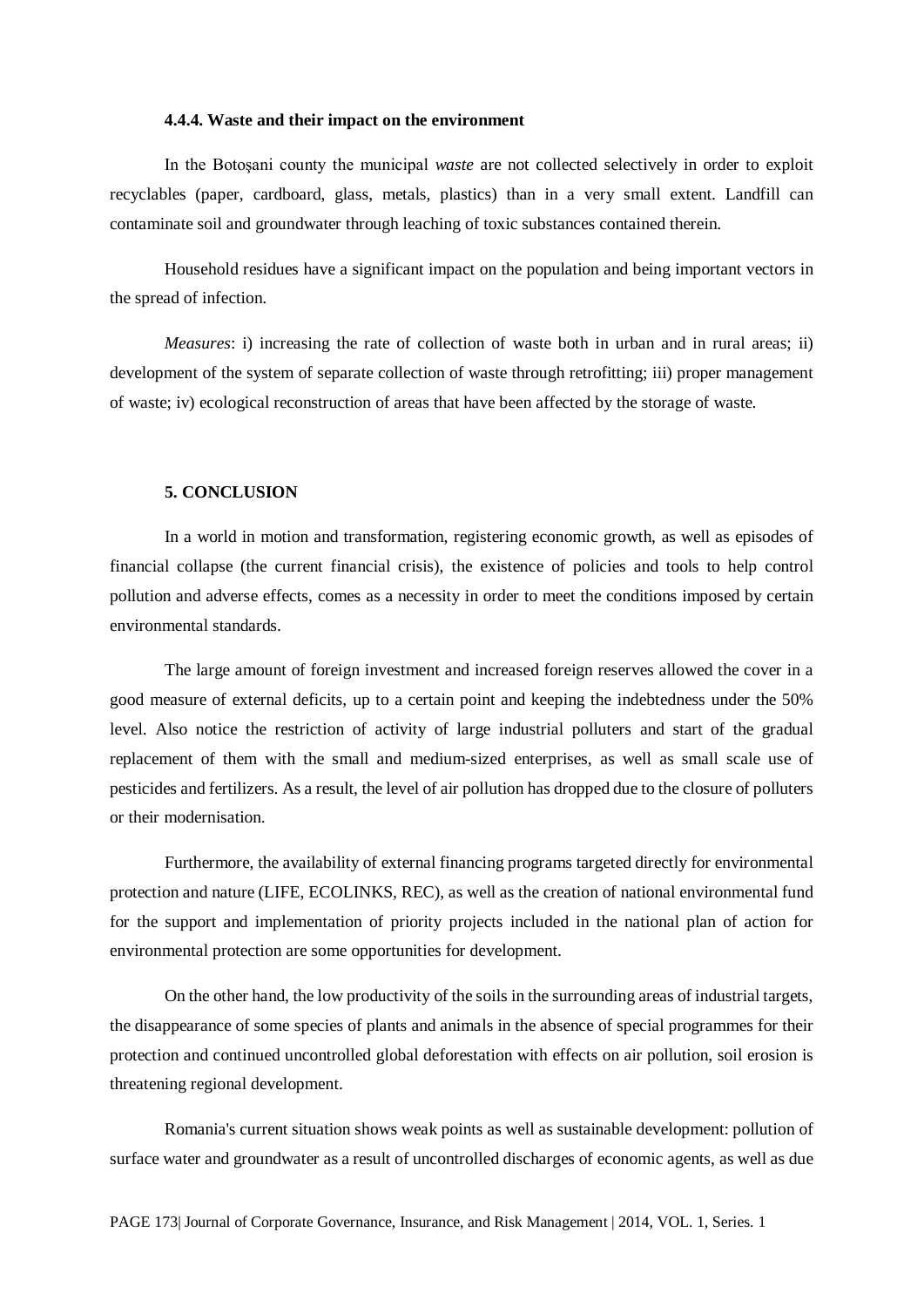to poor sewerage infrastructure development especially in rural areas, and centralised systems nonexistent water supply in rural areas and in some urban areas, as well as the existence of areas of land affected by natural phenomena of degradation.

Moreover, the widening current account deficit and rising inflation make a negative contribution to the Romanian economy. The increased dependence of foreign capital, raising interest rates and depreciation of the national currency generate negative effects on people and companies that have borrowed in foreign currency. Worsening political tensions, minority Government's position and concern for new elections this year have removed politics from the continuation of reforms and strategies for recovery of macroeconomic imbalances.

As future research directions, I consider that there are various development opportunities of this paper. The analysis may be extended to a larger number of measures and strategies for environmental protection and sustainable development in Romania. Furthermore, the model can be extended to other countries facing similar situations or contrary, quite different, in order to develop a comparative analysis.

# **REFERENCES**

- Allen, R. (1992), "Enclosure and the Yeoman", The Agricultural Development of the South Midlands, pp. 1450-1850
- Borza, M. (2007), The economics of sustainable agriculture systems, Terra Nostra, Iasi
- Botnariuc, N. and Vădineanu, A. (1982), Ecology, Didactic and pedagogic Publishing House, Bucharest
- Ghiga, C. and Bulearca, M. (2009), Sustainable development and environmental protection. New approaches are practical and conceptual, Printech, Bucharest
- Ledec, G. and Goodland, R. (1988), Wildlands: Their Protection and Management in Economic Development
- Marinescu, D. (2003), Treatise on environmental law, ALL Beack, Bucharest
- Perroux, F. (1991), "L'effet de domination et les relations économiques", Économie appliquée, Vol. 60, No. 2, pp. 271-290
- Rădulescu, C.V. (2011), Sustainable development and the economic and financial implications of agricultural holdings,virtual library BUE, Bucharest
- Trică, C. (2004), Environmental management. Conceptual approaches and case studies, ASE, Bucharest